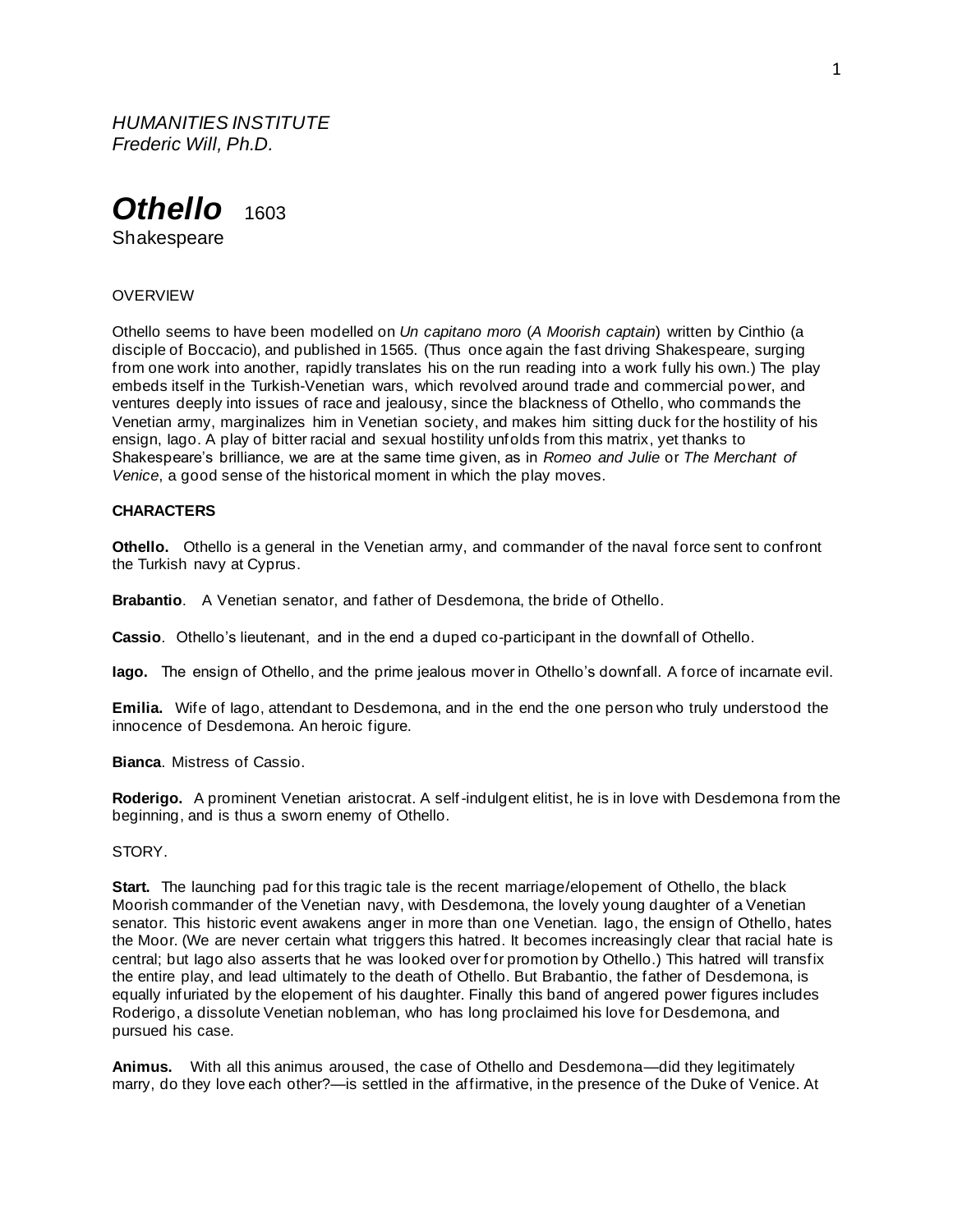this point news arrives that the Turkish fleet is sailing toward Cyprus, and Othello—with his wife and assorted retinue, Cassio and Iago among them—sets sail for his new and fatal assignment.

**Jealousy.** Upon arrival in Cyprus it turns out that a storm has destroyed the Turkish fleet; Othello proclaims a day of island-wide celebration, during which he hopes to spend quality time in bed with his new bride. His ensign, Iago, has other plans, which involve moving Othello to a mood of jealousy of Desdemona. Iago moves there by getting Cassio drunk, promoting a brawl around the general's headquarters; a scene which leads to Othello's abrupt firing of Cassio from his post. That is where lago's plan kicks in. The general idea is to instill in Cassio, who is devastated by these developments, a strong desire to get back in Othello's good graces. This strong desire is to lead to developments which will bring on the downfall of Othello, and confirm the consummate skill of Iago, as a master of evil.

**Handkerchief.** The turning point, in Iago's quest to arouse jealousy in the Moor, emerges like this: Iago encourages Cassio to follow Emilia (lago's wife) in an effort to intercede with Desdemona, who could be assumed to speak to her husband on Cassio's behalf. It is during the growing relation—innocent as a lamb, in fact—between Cassio and Desdemona, that Iago begins to insinuate to Othello that his wife is flirting with another man. The 'green eyed monster,' jealousy, begins to take shape in Othello's mind. The case of the handkerchief is decisive in this plotting. Othello gave Desdemona a lovely embroidered handkerchief, as a love gift early in their relation. Emilia, Iago's wife, has come upon this handkerchief and, not knowing what to do with it, passes it on to her husband. (Later, when Othello's jealousy has been whipped to a frenzy, Iago will have planted the handkerchief in Cassio's lodgings, evidence enough to convince Othello that his wife has given Cassio this precious gift.)

**Dagger**. Subplots unfold through which Shakespeare makes us see the volcanic jealousy that has overcome Othello. One event after another further inflames the normally placid and self-confident military leader. Despite the heroic efforts of Emilia, Iago's wife, to protect Desdemona and to talk sense into Othello, the inevitable happens. Unable to endure his jealousy pain further, Othello strangles his perfectly innocent wife, and then, brought back to his senses, and realizing what he has done, stabs himself to death.

## THEMES

**Jealousy**. Jealousy is the green eyed monster that destroys Othello, who, we are led to think, is a man of naturally noble and generous character, a military type at its best. Iago is the evil genius who, actually for no reason that is given much importance in the play, decides to act on his native hatred of Othello. His actions, starting with his efforts to introduce Cassio into the Othello-Desdemona household, are directed at inspiring in Othello a sense that his wife has been fooling around with Cassio , and with other men. He succeeds, and in the end even Othello realizes that he has totally, and fatally, misjudged his wonderful wife.

**Love**. When we first meet them, Othello and Desdemona are 'in love.' They are newly wed, they are hot for one another, and their thoughts are on the bed. Neither of them, by their own natures, would have thought of changing the condition they find themselves in. Shall we say that Othello's love is naïve? That he doesn't know what love is? Othello is a passionate man, at last authorized by his white society to act himself. Which he does.

**Racism.** As a Moor Othello was a marginal figure in his society and yet he had been given a central position in Venice. Does Iago hate Othello because he is black—remember how the color black is mocked and reviled in *Titus Andronicus* (Aaron the Moor) and *The Merchant of Venice* (The Prince of Morocco)—or because he has passed over Iago for a job? From inside Othello we tend to imagine this, that this naturally endowed person, noble and strong, is hyper sensitive to the imputations and allegations that could be directed at him, simply because of his race. His sensitivity, to an intrusion onto the space he occupied with his wife, could be superhumanly intense.

**Evil**. Othello refers more than once to the allegation that he possesses the power of witchcraft, but he dismisses the claim as racist superstition. Pure evil, in this play, seems to define Iago, who appears to will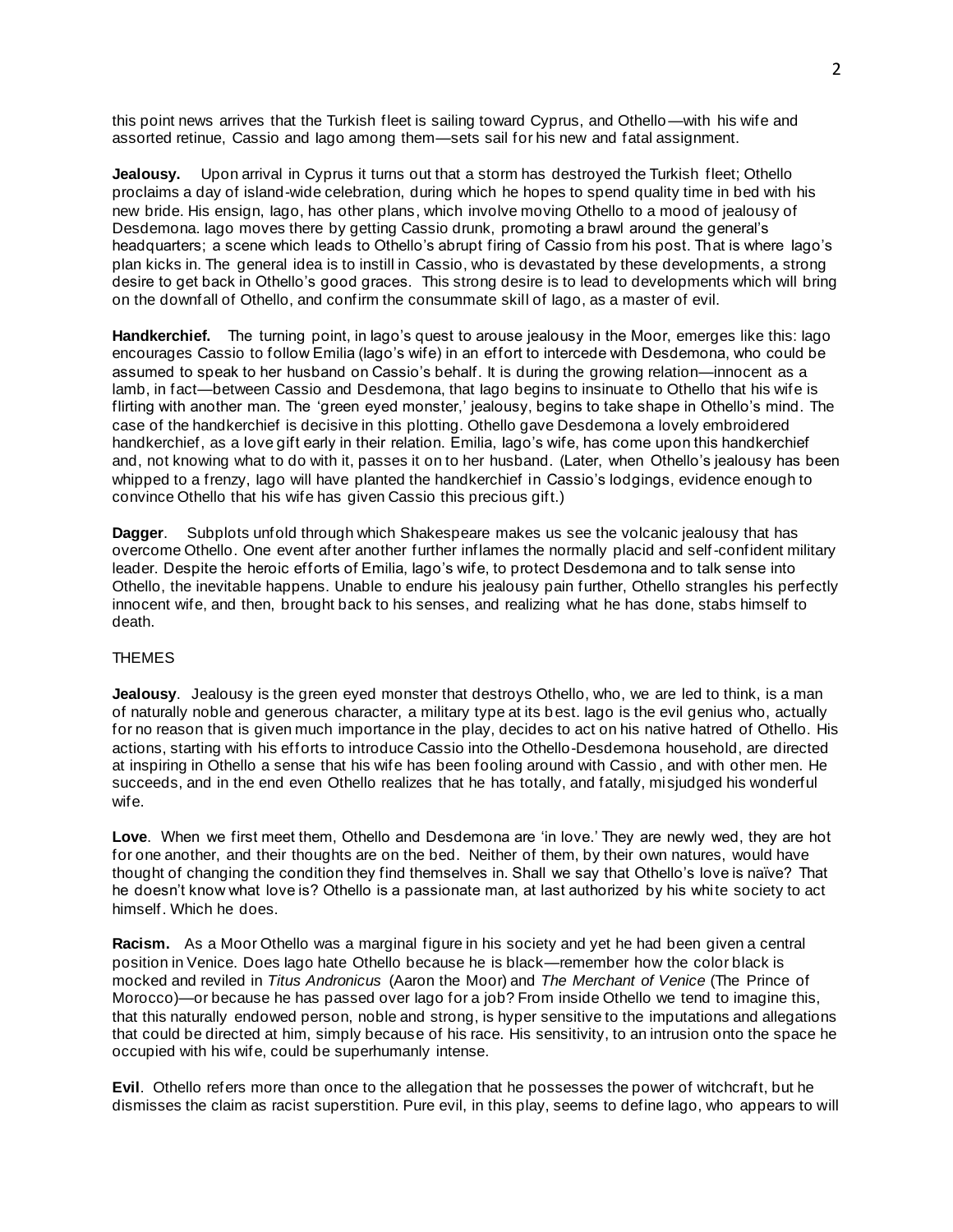the downfall of Othello simply because he hates him. To update, one thinks of the case of the serial killer, who is fixated on one targetable victim, and will not rest until wreaking upon that individual the punishment he particularly wants to inflict.

# CHARACTER ANALYSIS.

# **Iago**.

**Character** Iago is an ensign to Othello, general in the military of Venice—the thriving commercial citystate of fifteenth century north Italy. Iago hates his boss, the general Othello, allegedly because he, Iago, was passed over for a job, but in fact, we come to realize, Iago truly *hates* Othello, in and for himself. (Perhaps Iago feels, toward his noble and macho commander, some of that andro -jealousy he wishes to inject into Othello himself. Who could be more gratuitously evil than Iago?)

**Parallels** The suitors of Penelope, in Homer's *Odyssey*, are evil. They live off another man's substance, besiege his wife, ignore his son, and treat themselves like little kings on Ithaca. They are not brooding-evil, like Iago, but happy go lucky evil. Estella, in Dickens' *Great Expectations*, is nasty evil, toward Pip; she expresses her fascination with him, by verbal bullying. There are a number of *big time* evil figures in great literature: Milton's Satan and Goethe's Mephistopheles (in *Faust*), figures who interact with big time evil, evil constituent to the creation itself. Scrooge, in Dickens' *A Christmas Carol,* is evil like Iago, a petit bourgeois clearly taking pleasure in other people's misery.

# **Illustrative moments**

**Resentful** Iago opens the play with griping that he has not been given the military rank he deserves. At this point he is directing his ire at Cassio.

**Scornful** lago is quick to call Othello 'an old black ram,' and to make clear his contempt of this commanding officer. Iago is capable of hatred for its own sake.

**Nasty** Iago urges Rodrigo to make a cuckold out of Othello, by screwing Othello's wife. This of course is the whole narrative in a nutshell, but one must not, in the course of the plot, lose track of the fact that Iago is simply nasty.

**Scheming** It is lago who knows what use to make of the handkerchief of Desdemona. He uses the object ingeniously, to arouse in Othello the deep suspicion that his wife gave the handkerchief to Cassio.

**Lying** Iago never hesitates to lie, as he does to Othello's face, shamelessly and directly, telling him that many men have slept with Desdemona.

## **Othello**

**Character** Othello is a noble hearted military man, skilled at what he does, sexually attractive and active, and not accustomed to much self-reflection, with the result that he can he out-wiled by a cunning foe like Iago, who has it in for him from the start. Even in his desperate act of murder we respect the human in Othello, for we know that he is the most deliberately doomed person in the play.

**Parallels** The ancients were familiar with jealousy. Think of Sappho's poem to her lover, whom she thinks of through the imagining of the person sitting over against that beauty, and co nversing with her. Sappho is jealous of the person whose privileged position she would love to occupy. Or we may think of Dido, tortured by jealousy of Aeneas' destiny, the real force in his life, which is replacing her. In modern literature one can hardly find a finer dissection of jealousy than the many explorations of it by Proust's Swann, in *Swann's Way*. Anna Karenina is tortured by jealousy as she reflects, near the end of her life, on whether to reconcile herself with Vronsky.

## **Illustrative moments**